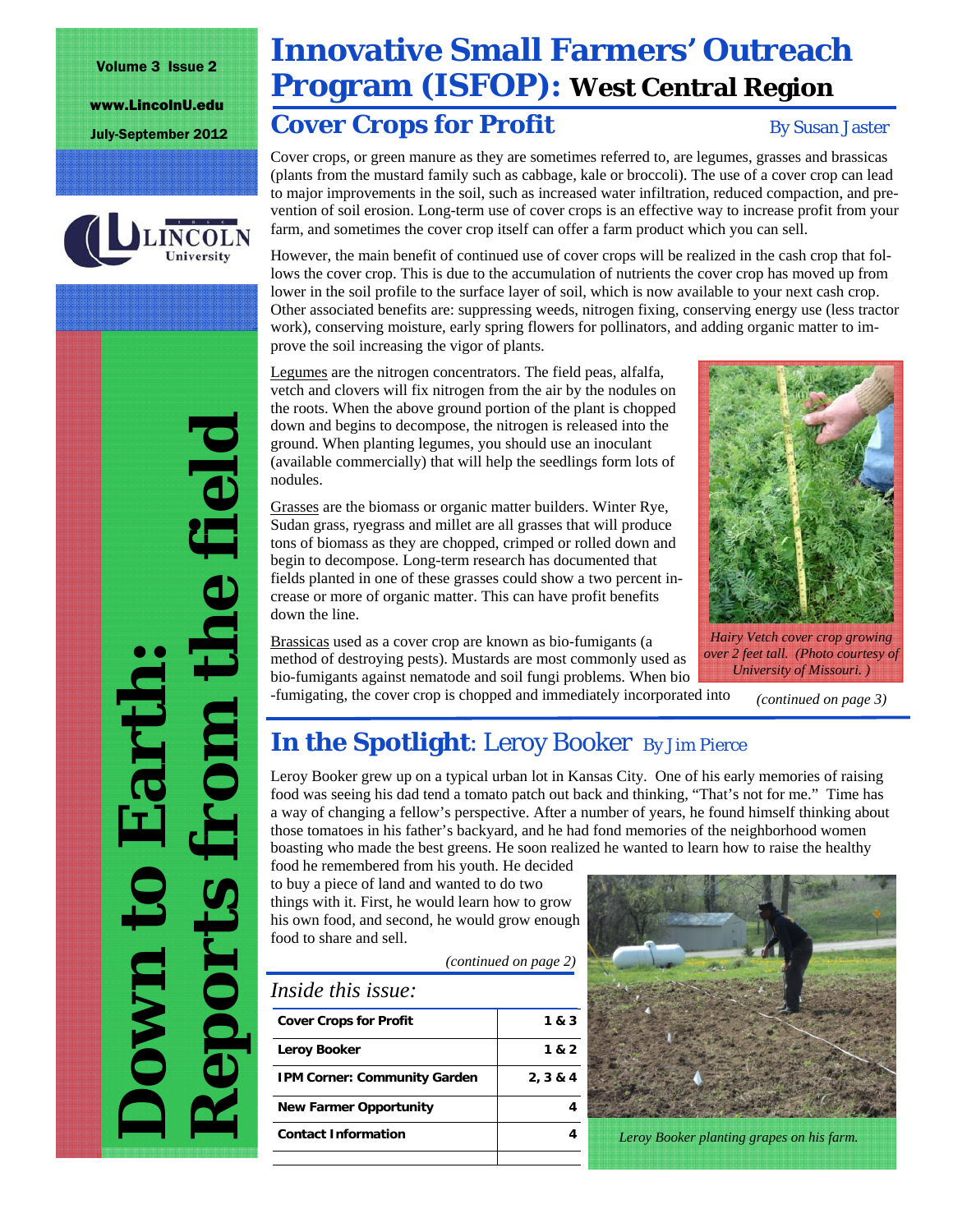### THE IPM CORNER: **Community Gardens: Policy, Planning and Management**  By Dr. Jaime Piñero, Assistant Professor/State IPM Extension Specialist



*St. Paul Santa Fe Community Garden at Victor and Benton Blvd., Kansas City, Missouri.* 

As many of us know, community gardens promote healthy communities and provide food security for many lowincome people. In an urban setting, community gardens are part of the open space network. The gardens, and those who participate in community gardening, contribute to the preservation of open

space, provide access to it and create uses for the space. Community gardens strengthen community bonds, provide food and create recreational and healing opportunities for a community. They can also promote environmental awareness and provide community education.

Public community garden programs are generally administered by the community development or parks department. Other gardening programs involve public and private schools and other institutions. Some areas are changing policies to encourage residents to plant vegetables and other edible foods and allow a limited number of farm animals, such as chickens, in the city. An example of policies and procedures can be found in the Community Gardens Handbook of the City of Eugene, Oregon. You can access it at http://www.eugene-or.gov. Then, type "community gardens handbook*"* in the search box to get a PDF version of the handbook.

**Integrated Pest Management (IPM) can also be practiced in community gardens.** As an example, community gardens in the City of Eugene, Oregon, are designated within the IPM policy of the Parks and Open Space Division as "no pesticide zones." No registered pesticides can be used within a community garden or within 25 feet of the outside perimeter of community garden sites, according to this designation. The goal of the city's Community Gardens Program, with respect to IPM, is to provide space for and facilitate the production of vegetables, flowers or other desirable crops within a manageable and wellmaintained area, and to foster the responsible stewardship of shared community garden spaces for a long time. Emphasis is placed first on the prevention of pests. Subsequent, *(continued on page 3)* 

## **Leroy Booker** . . .(continued from page 1)

Leroy's journey started in 2011, when he borrowed a tiller and bought some seeds at a local farm store. After tilling a plot of sod, he planted seeds of mustard, turnips, collard greens, onions, tomatoes, several herbs, asparagus, sweet potato and strawberry plants. That first year was somewhat disappointing in yield. As the plants struggled along, Leroy paid attention to what was happening in the garden. He went looking for information and other small farmers in order to learn from them, too. He began by attending the Beginning Organic Production Systems Workshop and acquired a deeper understanding of the concepts of growing crops. The farm visit, as part of the workshop, was inspiring, too. As a result of the workshop, he realized how much there was to learn and came to the conclusion he would grow slowly as he

gained more knowledge and experience and developed his growing skills. As a part of speeding up his learning, he has been researching sustainable growing methods and alternative crops and visiting with other small farmers.

Leroy's land had been neglected and is heavy with clay. In his second year, he began incorporating the principles he learned about sustainability. Leroy started his by plowing down the sod made of red clover, Brown-Eyed Susans and annual/perennial grasses. He then divided the plot up between a vineyard project and vegetable garden.

The first step for Leroy was to build raised beds using salvaged concrete blocks for borders. He then filled them with his own mixture of rotted zoo manure, sand and soil. These beds are then used for small-scale production of a variety of greens and vegetables. The marketing for his second year has been to friends and family. His next step was meeting with a local chef to discuss what vegetables were used and hard to find. This has led Leroy to test several new crops that he has identified which his market needs.

His next step was to install a perennial fruit-grapes. He laid out the vineyard and planted the dormant plants in March. The aisles between the rows of grapes will be a cover crop mix of native plants

and grasses. Leroy's intent is that the aisle crops will add to the soil organic matter and microbe health and contribute nutrients to the grape plants. His small vineyard is off to a good start, and he is excited about the future.

In pursuing his dreams, Leroy has found out just how much he enjoys the outdoors and the processes of growing food. In educating himself, he has begun building a network made up of other farmers and a broad base of friends, while deepening his understanding of the importance of food, personal and societal health.



*Leroy building his new raised beds using cinder blocks.*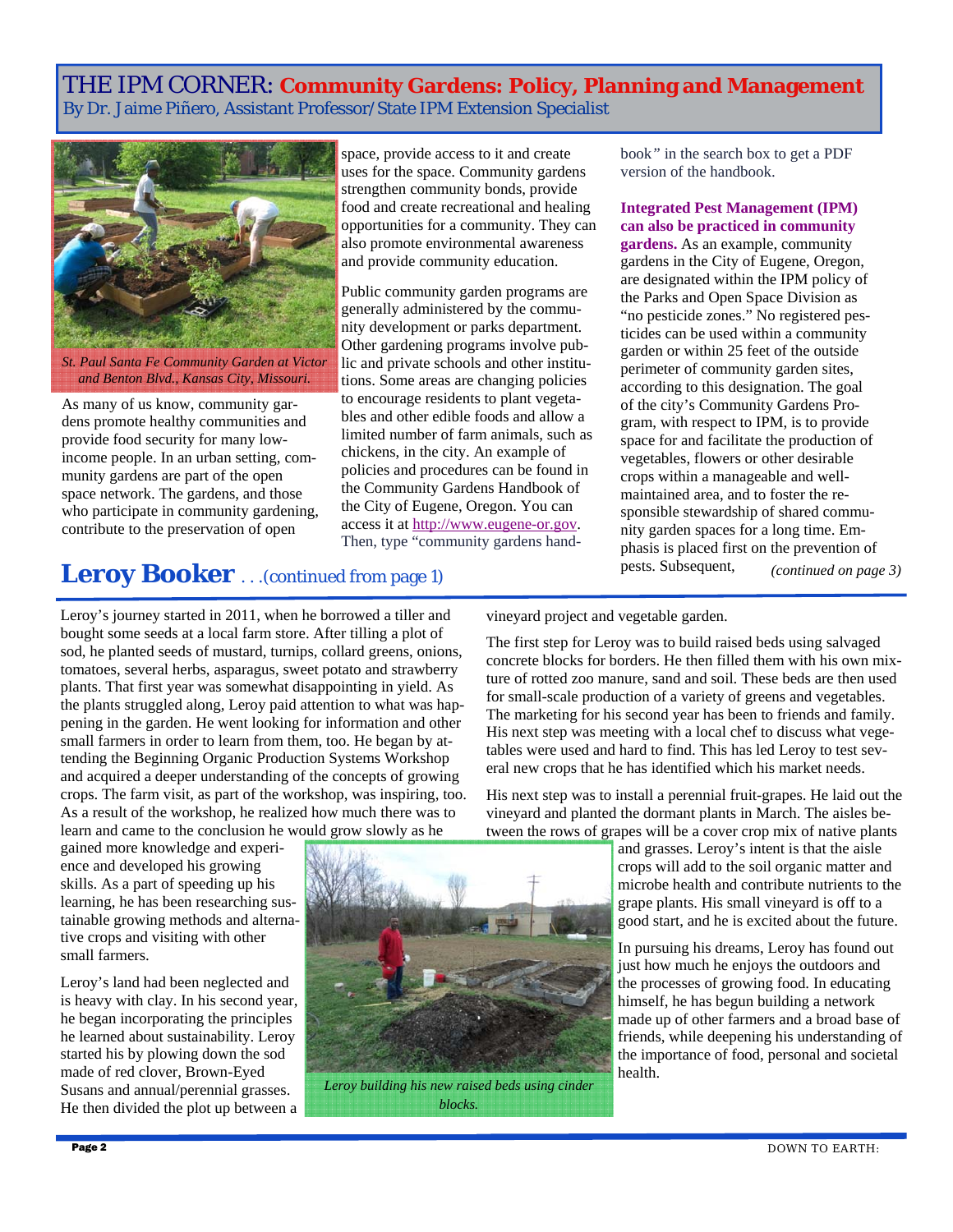# **IPM Community Gardens** . . .(continued from page 2)

combined management strategies will rely heavily on cultural practices for management of pests and may also include one or more physical (mechanical or manual) strategies. Materials other than registered pesticides may also be used when action items have been reached as elements of an integrated approach. The policy and manual on IPM for the city's Parks and Open Space Division can be found here: http://www.eugene-or.gov. Then, type "IPM policy" in the search box to get a PDF version of the IPM Policy and Operations Manual.

As you will see, IPM is the official policy for pest management in all public areas of the City of Eugene, Oregon, including, but not limited to, prairies and savannas, forests and woodlands, waterways, vacant lands, landscape beds, medians and other rightof-way plantings, community gardens, playgrounds, etc. Under this IPM policy, the Parks and Open Space Division commits to implementing an IPM program that incorporates the **five fundamental principles of IPM (as taken directly from the manual):**

**1. Set action thresholds.** Before taking any pest control action, first set an action threshold, a point at which pest populations or environmental conditions indicate that pest control action may be taken. Sighting a single insect pest does not necessarily mean control is needed. The threshold level is critical to

**Did you know that the University of Missouri Extension published a Community Garden Toolkit?** This is an excellent resource for gardeners, garden organizers, Extension staff, and other agency professionals who want to start a new community garden, enhance an existing garden, or help community members start and manage their own community garden.

http://extension.missouri.edu/explorepdf/miscpubs/mp0906.pdf

guide future pest control decisions.

- **2. Monitor and identify pests.** Perform these tasks accurately, so that appropriate control decisions can be made in conjunction with action thresholds. This monitoring and identification reduces the possibility of implementing control methods when they are not really needed or that the wrong kind of method will be used.
- **3. Prevent.** As a first line of pest control, work to manage the garden to prevent pests from becoming a threat. For example, using mulch in planting beds to suppress weeds, planting desired plants at densities that preclude weeds, selecting pestresistant varieties, proper site preparation prior to development, and planting pest-free rootstock are examples of prevention techniques. These control methods can be very effective and present little to no risk for people or the environment. Prevention may also include managing weeds at small population densities before the weed becomes

*(continued on page 4)* 

plant and what cover crop to plant. Research the possibilities and find the cover crop that suits your farm and climate. The profit in the soil will pay off.

An excellent resource to learn more about cover crop is the Midwest Cover Crop Council webpage

(http://www.mccc.msu.edu/) or the #9 SARE Handbook "Managing Cover Crops Profitably." You can download the book for free or order it for \$19.00 from the website www.sare.com.

| 1 K –                                                                                            |                                                                                                                                                                                                 |
|--------------------------------------------------------------------------------------------------|-------------------------------------------------------------------------------------------------------------------------------------------------------------------------------------------------|
| The following are suggestions of what to plant in Missouri:                                      |                                                                                                                                                                                                 |
| Crimson Clover                                                                                   | N source, soil builder, erosion fighter, weed fighter, good grazing,<br>harvest value in forage & seed, cash crop interseed, winter an-<br>nual, summer annual                                  |
| Rye                                                                                              | soil builder, erosion fighter, weed fighter, pest fighter, N scaven-<br>ger, quick growth, lasting residue, duration, cash crop interseed,<br>tolerates triazine herbicides, cool season annual |
| Green Manure Mix: win-<br>ter rye, field peas, rye-<br>grass, crimson clover and<br>hairy vetch. | winter-kill of peas, clover, ryegrass provides organic matter, &<br>soil cover, hairy vetch & winter rye will regrow in spring for crop<br>nutrients, plus qualities of individual plants       |

### **Cover Crops** . . .*(continued from page 1)*

the soil for best results. Chopping or mowing should be just prior to bloom.

Planting cover crops is a matter of purpose and need. Are you rotating in a cover crop to prevent weeds in a fallow field, scavenging nitrogen or building biomass and good bacteria? Plant in spring, mow it when it begins to flower, and plow under in the fall; plant in the late summer or early fall, over winter, then crimp or roll the cover crop to kill it in spring and plant through the thick mat of decomposing vegetation.

Late summer is a good time to start thinking about what cover crops you will want to plant in your fields in the fall. For example, a mix of cereal rye and Austrian winter peas (legume) planted in late October will be able to start establishing themselves and create a living cover that will protect your field through the winter, while also doing all the things mentioned in this article. Then in the spring, the cover crop can be managed in whatever way works best for you. If you are fortunate enough to have access to a roller/

crimper and a no-till drill, this is an excellent tool to manage the cover crop. Rodale Institute has been working on perfecting this technique for many years. If you do not have access to this equipment, cutting the cover crop down and incorporating it into the soil with a tiller or other methods can also work.

With cover crops, timing is very important. Planting too late in the fall can result in poor growth, thus a weak cover crop. Your specific weather, climate zone, soil type, farming techniques and skills will play important roles in choosing when to